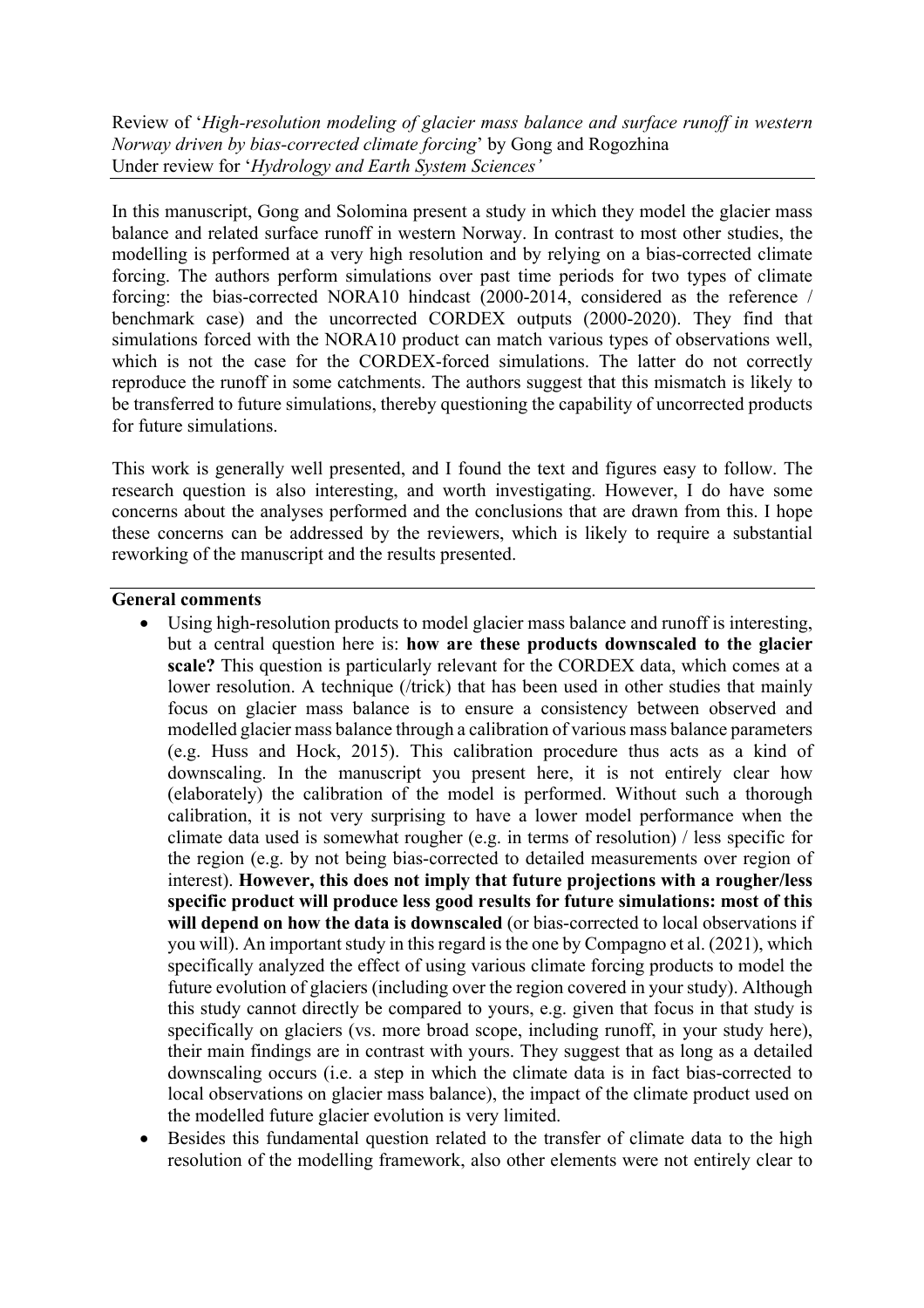me (which may of course be related to my misunderstanding, but it would then still be nice to have this further clarified in an updated manuscript):

- o Why are different time periods considered for NORA10 and CORDEX? I understand that NORA10 is not available until 2020, but to have a more direct comparison between both approaches, it would make sense to compare them over the same time period. See also next comment.
- o It is not clear why different RCPs are considered for the CORDEX data and whether this is a correct approach for the goal you want to reach. RCPs are projections, and over short time periods they will mainly produce a random signal, that will (of course) not closely match the real climatic data over this period. This is especially the case when comparing CORDEX to NORA10, where the latter was specifically downscaled to match observations for the period that you considered here. From this perspective, it does not seem to make a lot of sense to compare RCP4.5 to RCP8.5 results. Again, it would seem more logical to only perform your comparison between NORA10 and CORDEX data over an observational time period / period for which e.g. reanalyses data exists, which can be used to constrain these simulations / bias-correct them to match these (in the case of NORA10). Without being constrained, it does not really make sense to compare the CORDEX simulations with NORA-10. The former will be able to reproduce general trends, but of course not the year-to-year variability..
- o Why is only one CORDEX GCM-RCM couple considered? The EUROCORDEX framework contains many dozens of simulations, which would allow you to go for an ensemble approach and really explore in greater detail how well CORDEX data can be used to reproduce local observations. All data is available, so it seems difficult to justify why only one specific GCM-RCM couple is used.
- Throughout the text: can you 'validate' your model setup? Or is this rather an 'evaluation'? Is strictly speaking not the same, and what you are doing here (and people in general who use models in Earth Sciences) is probably rather an evaluation than a validation.

## **Specific and technical comments**

- l. 16: 'the variables mentioned above': not entirely clear which variables this refers to.
- 1. 27: 'casting doubts on the applicability of bias-corrected...': not entirely sure: see first general comment above. You will probably only be able to know if it reasonable by performing future simulations. And as said, if the climatic data is downscaled/calibrated to local data (on e.g. mass balance), you may end up finding that the climatic data used does not have such a huge influence on your modelled future simulations in the end..
- 1.31-32: suggest adding a reference to the landmark paper by Immerzeel et al. (2020)
- 1.36-37: 'extensive snow and glacial ice melting': is this still the case now? Or are we now already past the peak? See also 'peak water' concept, suggesting that regions like Scandinavia may have pass their peak in runoff already.
- 1.42: global trend in glacier retreat. Here makes sense to refer to recent study by Hugonnet et al. (2021).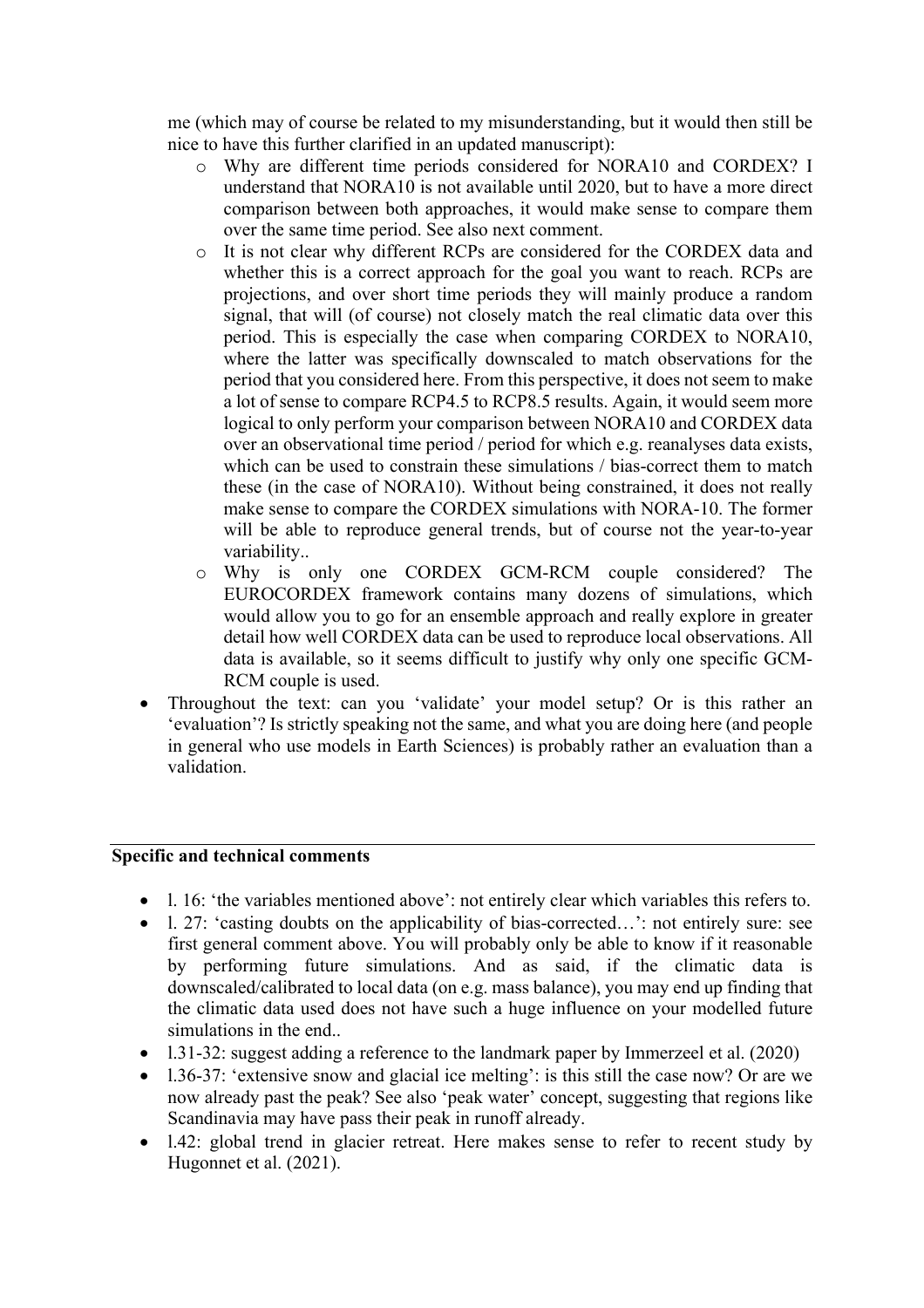- 1.45-46: advance of glaciers and link to climatic conditions: possibly refer to study by Trachsel and Nesje (2015) here.
- l. 46-47: mass loss in Norway inevitable. Suggest adding reference to Compagno et al. (2021) that focuses on this region (vs. Cogley et al., 2011, on Himalaya and Karakoram glaciers..) and to the most recent GlacierMIP effort as well (Marzeion et al., 2020), which combines future glacier simulations (including Norwegian glaciers) from various groups around the world.
- 1.49: 'Regional Climate Models'
- 1.50: 'constraints from observations availability'  $\rightarrow$  yes, but is not really a constraint anymore, definitely over the time periods you consider in your study, given the availability of glacier-specific observations for every glacier on Earth (Hugonnet et al., 2021)
- 1.56: '…and glacier dynamics': true. But you do not include this in your study, do you?
- 1.62: 'regional and national scales': bit confusing. Typically, regional scales are referred to as being over entire regions (i.e. > national scale mostly). Maybe change this 'local' scales?
- l.75: '2000-2014 and 2000-2020': see earlier comment. Would make sense to have this over same time period + problem related to use of rcps…
- 1. 103-104: 'full surface energy balance': is this justified over such a large domain? Probably uncertainties over some of the input variables must be very large, no? (even for the NORA10 product). Not sure I entirely understand, as a bit later (l. 122) you mention that 'leaves the surface temperature as the only unknown'. But in this case you are not really solving a full energy balance model, are you?
- 1. 107: five submodules  $\rightarrow$  four submodules? (or maybe I am missing one..)
- 1. 125: SnowPack. What about ice / how is this treated? I understand that glaciers are considered to be static in your approach (see below), but what about the part of the glacier ice that is exposed at the surface (in ablation area during spring and summer)
- 1. 130: sublimation. Must be very limited here? If not, could this be quantified? (e.g. vs. melt)
- l. 152-153: glaciers do not change over time. But in reality glaciers over this region have changed substantially over the past two decades (again, refer to Hugonnet et al., 2021). Can this not be accounted for? Probably worth mentioning that other approaches that focus on glacier mass balance and runoff over recent and future time periods have explicitly accounted for glacier changes over time (e.g. Laurent et al., 2020; Muelchi et al., 2021)
- 1. 168: "they are corrected against": not entirely clear who did this. Did you do this or was this readily available? Good if you could be clear here to avoid confusion.
- Table 1: why this particular CORDEX simulation chosen and not one of the many others available? Ideal would be to have a large ensemble for this…
- 1.176-183: great to have this info! Is often missing, and really good to explain. Will be useful for others attempting a similar modelling effort.
- 1.187: to validate our SMB results: so no calibration performed for this? SMBs obtained 'out of the box' and compared to measurements? Results will strongly depend on how the data is downscaled to the very high resolution, no?
- 1.213: "which are validated against": do I understand it correctly that this was done by others in their study? If so, maybe "which were validated"?
- 1.239: why not compare over the same time period?
- Figure 3b and c, right panels: confusing to use the same color scheme, but representing a different extent (-4 to 10 mm/day and -2 to 7 mm/day). Make this consistent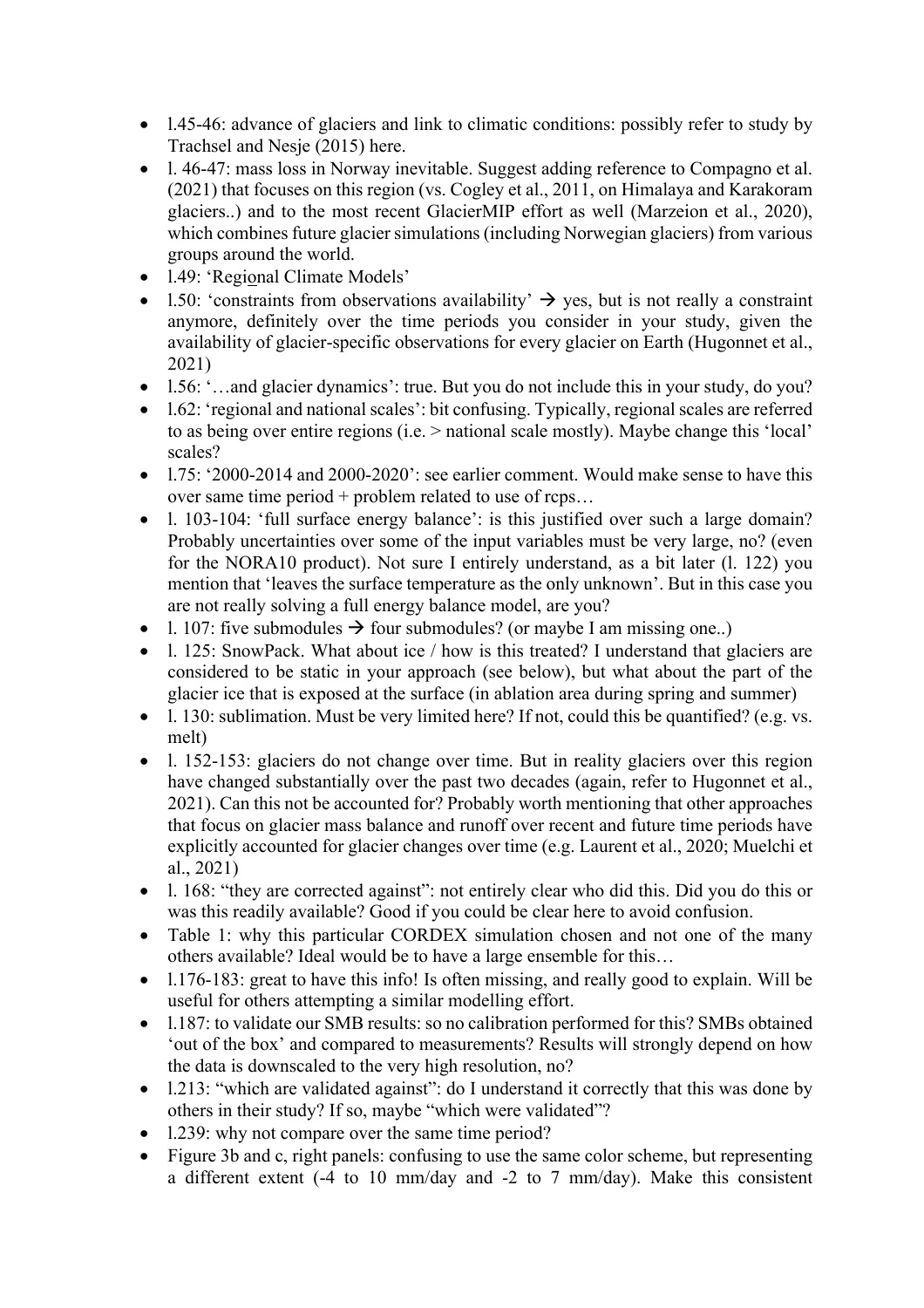throughout all panels? Or use different color schemes for every figure if this does not represent the same?

- l. 247: under different RCPs. Does not seem to make sense. Or is this meant to reproduce a random variation around exiting climate? But then again, would be more advisable to work with an ensemble based on various CORDEX simulations.
- l. 298: results align well with observed glacier retreat. Strange. Would expect a bias if you keep the glacier geometry constant over entire time period. In reality, the glacier has retreated, thereby increasing its mass balance (losing lower parts where mass balance is very negative). As you do not account for glacier change, I would therefore expect a negative bias in your results (your model "sees" the glaciers as being too big, with lower parts with a very negative mass balance, which in reality do not exist anymore)
- 1. 303: some basins that have seen an increase in SMB towards 2014: what do you mean with 'towards 2014'? Has it been growing over the period 2000-2014? And is this confirmed in the observations by Hugonnet et al. (2021)?
- When describing these variations, does NAO play a role? (Marzeion and Nesje, 2012; Trachsel and Nesje, 2015)
- Sections 3.4 and 3.5 are very long. In the end we are mostly interested in comparing the outcome of both approaches, rather than going into the specific findings for the various regions. Would suggest making this more compact, potentially by having some of the figures and explanation in suppl. mat?
- 1.379: "is by far the best...": well of course, as this product was made specifically for this region. But question is how it performs if both approaches are downscaled to local observations. Is there then an added value in using the detailed product vs. rougher CORDEX simulations?
- l. 383: good agreement. Not a negative bias because keep glaciers constant in time? See comment above (l. 298).
- l.410: "confirm the relationship between increased glacier cover and delayed peak runoff": increased glacier cover compared to what? Or is this relative in space (vs. other, less glaciated regions)? Not sure to entirely understand.
- l.426: "we are reluctant to carry out future projections": but then, with the material presented, I am afraid that it is difficult to make some sound conclusions about this. As mentioned before: would be interesting to compare large ensemble of COREDEX simulations, downscale each of them to a higher resolution as part of calibration procedure to reproduce observed glacier changes, and then see if the choice of the used climate product has a large effect on the modelled future results.
- l.440: simulations with RCPs do not reproduce specific runoff. Well, not that surprising. Would make more sense to have over observational time period / without relying on random RCPs.
- l.454: 'hampered by keeping the glacier geometry fixed in time': may indeed be the case. But could potentially circumvent this by modelling the evolution of glaciers, or using observations on glacier changes and impose these over the 2000-2015 time period.
- 1.459-460: future glacier projections: could lose even more mass than mentioned here. Refer to reference work on future glacier projections and analyze the results over Scandinavia (Marzeion et al., 2020)
- $\bullet$  1.479-480: link with NAO?